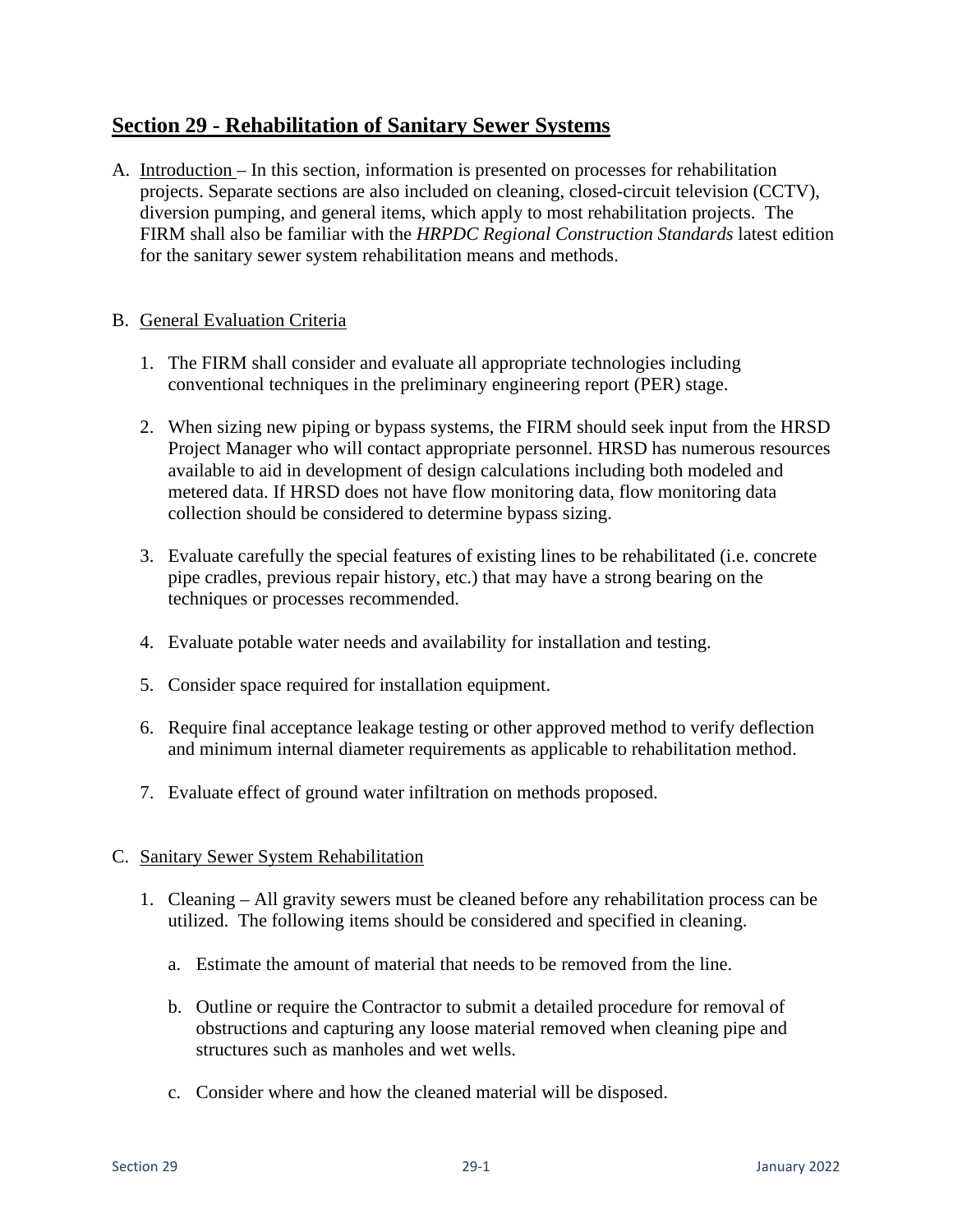- d. Consider the need to build sediment traps to capture grit or the requirement for diversion pumping during cleaning operations.
- e. Require close communication with HRSD and locality stakeholders who will be impacted by cleaning or lining operations.
- f. Consider structural integrity of pipe to be cleaned before choosing method of cleaning.
- 2. Closed-Circuit Television Video (CCTV) CCTV inspection is required for all rehabilitation projects. HRSD generally has a pre-design CCTV of each proposed project. Require the following minimum requirements for performing CCTV.
	- a. Require videos immediately following cleaning and at the completion of the project. If lining is not installed immediately after cleaning, the pipe shall be inspected immediately prior to installation of liner with additional cleaning as required. Evaluate laterals and other points of concern per NASSCO requirements.
	- b. Specify the maximum amount of water in the pipe when CCTV is performed. Determine if diversion pumping is required or alternate water removal / inspection method.
	- c. Recommend that the FIRM be present during the CCTV process. Specify that Contractor shall complete the post-CCTV of each section and receive FIRM approval prior to moving to the next section.
	- d. NASSCO PACP, MACP and LACP shall be adhered to for the coding and reporting of any defects encountered during CCTV operations.
- 3. Diversion Pumping
	- a. HRSD will provide the maximum flows and average flows to be handled by diversion pumping. For low flow collection systems as determined by HRSD, exceptions to the requirements of master specification section 01520 – Maintenance of Pipeline and Pumping Operations will be considered.
	- b. Specify the maximum dB limits for the diversion pumping equipment.
	- c. No leaking is allowed on diversion piping or pumping equipment.
	- d. Maintain sewer service to all customers along the line.
	- e. Consider routing for diversion pipe during the PER or design phase. This should typically include approval from the locality where the work is taking place, as well as identification of private property needs.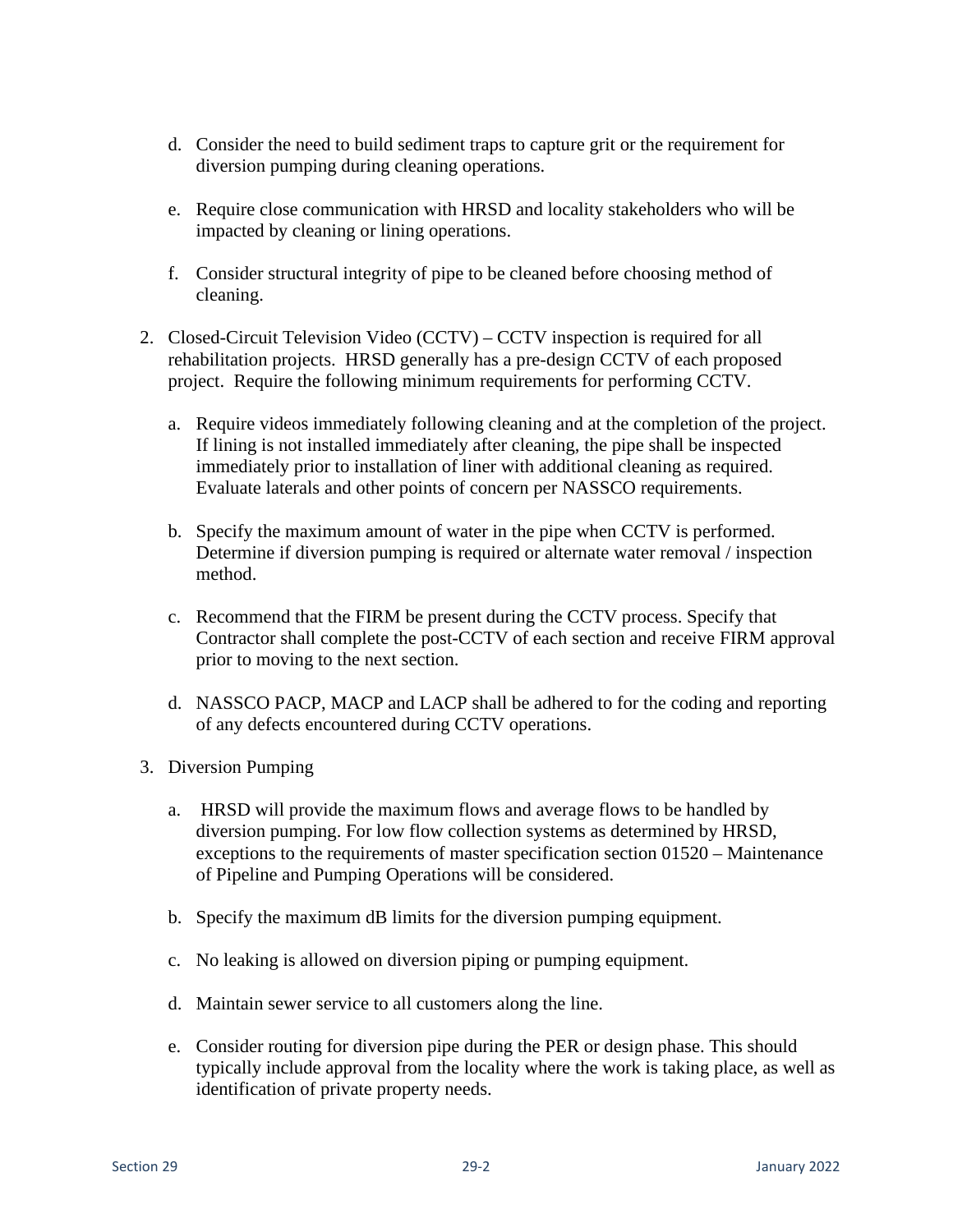- 4. Gravity Sewer Rehabilitation The following methods have been used or considered by HRSD. Other methods may be considered as appropriate in this rapidly changing market. During the PER phase of design the FIRM shall evaluate rehabilitation methods for suitability and shall perform pipeline assessment certification program (PACP), manhole assessment certification program (MACP) and/or lateral assessment certification program (LACP) inspections on the proposed sections of gravity pipeline designated for rehabilitation in accordance with National Associations of Sewer Service Companies (NASSCO) guidelines.
	- a. Cured In Place Pipe (CIPP)
		- i. The FIRM shall specify minimum liner thickness. The minimum may be different for different CIPP processes.
		- ii. CIPP shall be designed based on the assumption the host pipe is fully deteriorated.
		- iii. Determine if material samples are required for post-cure testing. If so, determine how samples will be obtained.
		- iv. Provide performance specification for the liners. Require a Professional Engineer, licensed in the Commonwealth of Virginia, to seal the liner structural design.
		- v. Utilize existing standards such as ASTM, NASTT, NASSCO, PRC, etc. wherever applicable.
		- vi. Require verification tickets for each liner section installed. Each ticket should include resin manufacturer and type, time and date of wet-out and other critical information.
		- vii. Provide a watertight seal between the liner and the existing pipe at the manhole.
		- viii. Rework the flow line through the manhole to account for the thickness of the liner.
		- ix. Require that all water / wastewater be removed from pipe prior to and during installation of liner.
		- x. Require that all inflow into pipe (groundwater, laterals and side lines) shall be stopped prior to installation of liner.
		- xi. Require that diversion pumping system be activated and flow removed from pipe during cleaning and CCTV inspection.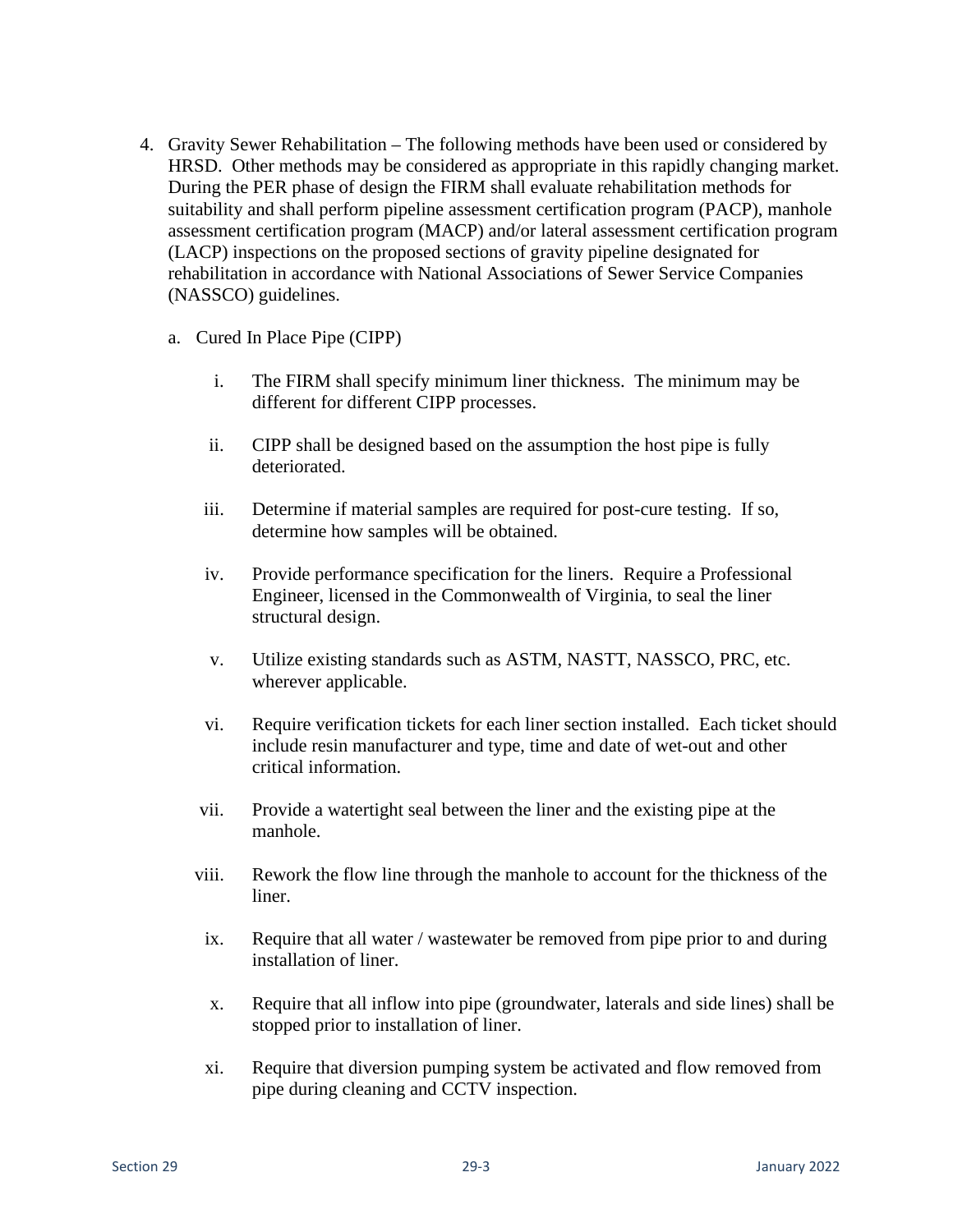- xii. Require a detailed submittal from the contractor that provides design assumptions, calculation, material properties, and proposed installation approach.
- xiii. Continuous temperature monitoring system (Zia Systems or approved equal) and a redundant temperature monitoring system such as thermocouples, shall be utilized as an additional QA/QC measure during the curing process.
- xiv. Require final submittal of all temperature data.
- xv. Require inspection to be performed by an ITCP (Inspector Training and Certification Program) CIPP certified inspector.
- xvi. Require submission of all relevant CIPP submittal documents listed in the NASSCO ITCP CIPP documentation (latest version).
- b. Folded and Reformed Liners
	- i. Specify minimum thickness required.
	- ii. Evaluate available material types.
	- iii. Require that diversion pumping system be activated and flow removed from pipe during cleaning.
- c. Formed In Place Pipe (FIPP)
	- i. Specify grouting procedures to be used.
	- ii. Where man entry is possible, require tapping test with a hammer as a part of the final inspection.
	- iii. Require that diversion pumping system be activated and flow removed from pipe during cleaning.
- d. Sliplining
	- i. To be considered on a case by case basis
	- ii. Engineer should review all pipe material available for sliplining and make recommendations
	- iii. Require grouting of the annular space for all sliplining projects. Engineer to calculate theoretical volume of grout needed and to include in Bid Documents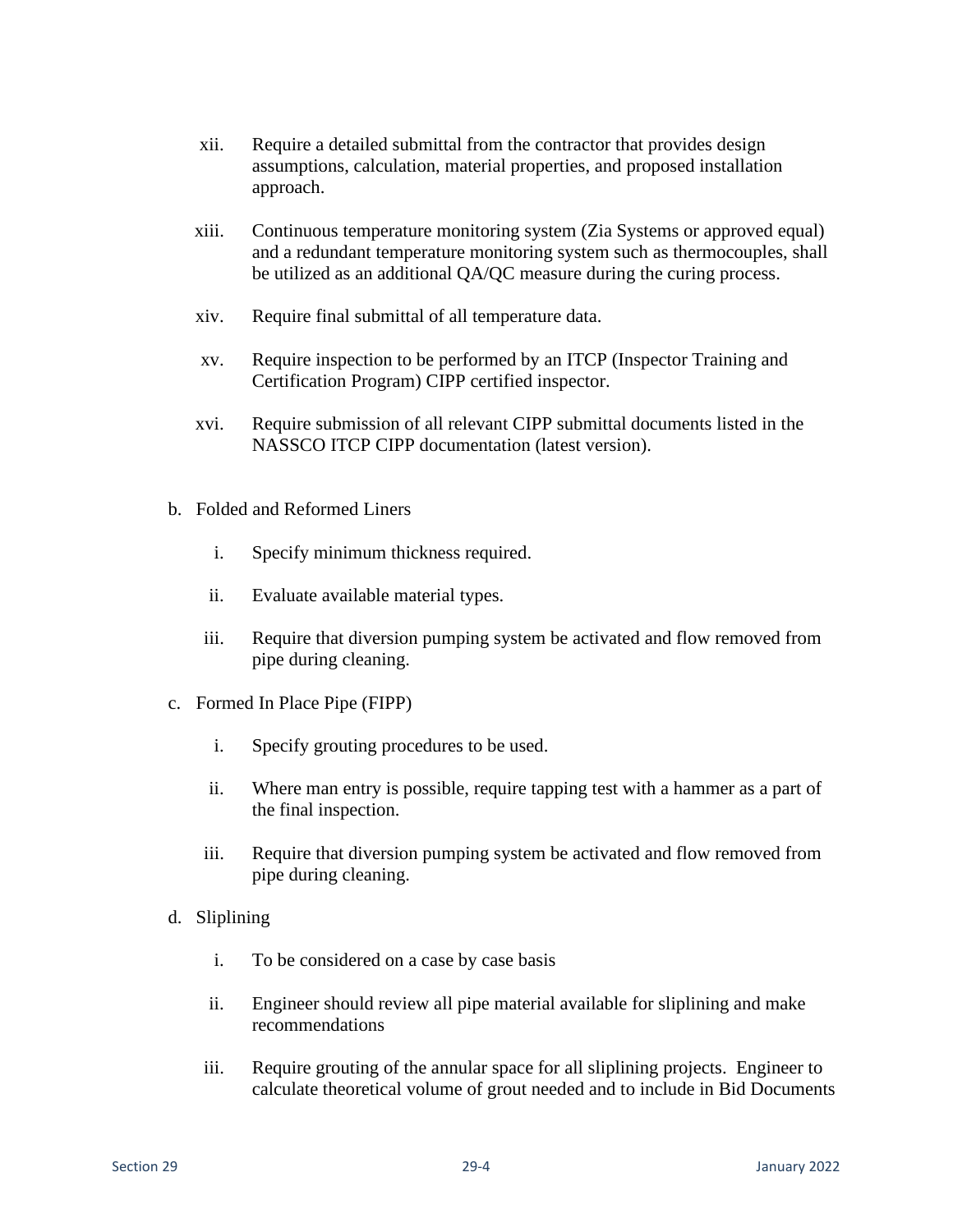/ Technical Specifications a means for the Contractor to measure quantity used.

- iv. Design and detail a watertight bulkhead between the slipliner and the host pipe at the manholes.
- v. Require certified fusion welder if HDPE or fusible PVC is used. Engineer recommendation is required for proposed material and joining method.
- vi. Require removal of internal beads flush with pipe wall on HDPE pipe before installing the liner.
- vii. Specify minimum SDR or other appropriate thickness.
- viii. Evaluate whether diversion pumping is required for installation or if liner can be installed under flow.
- e. Pipe Bursting can be considered, and Engineer should evaluate benefits and risks.
- 5. Lateral Reinstatement When external excavation is required, Insert–A-Tee is a good installation method which has been used on previous projects. When laterals are internally reinstated and lined, one piece main and lateral systems as manufactured by BLD or LMK (or approved equal) are a good method of reinstating linings. The lining system should include a method of providing a permanent seal between the host pipe and liner at both the lateral to main connection, and the upstream portion of the lateral. This is a developing area and considerable research should be performed before making recommendations.
- 6. Manhole Rehabilitation This section covers rehabilitation of manholes and junction chambers.
	- a. Utilize diversion pumping if work below the bench is required.
	- b. Modify the inverts to provide a smooth flow line through the manhole.
	- c. Raise the bench to the top of the pipe, forming a "U" channel through the manhole and provide sufficient slope to make benches self-cleaning when benches must be modified.
	- d. Require a system to capture and remove cleaning material from the manhole without entry into the flow line.
	- e. Stop all leaks in the manhole before resurfacing, repair, or lining materials are applied.
	- f. Evaluate conditions of the frames and covers. The Contractor shall provide frames and covers as required.